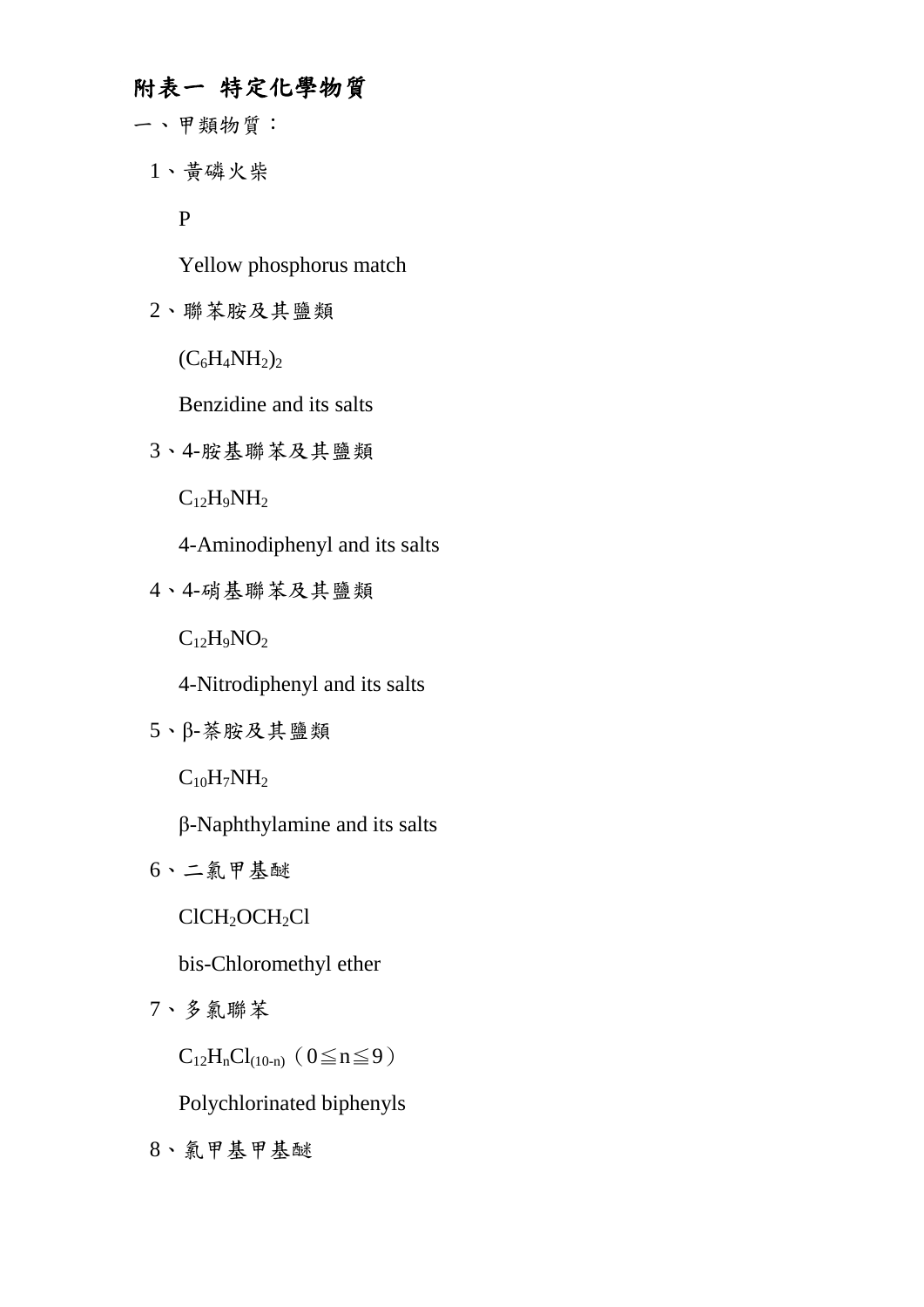ClCH<sub>2</sub>OCH<sub>3</sub>

Chloromethyl methyl ether

9、青石綿、褐石綿

 $3MgO \cdot 2SiO2 \cdot 2H2O$ 

 $(FeO \cdot MgO)$  SiO2

Crocidolite、Amosite

10、甲基汞化合物

 $CH<sub>3</sub>HgX, (CH<sub>3</sub>)<sub>2</sub>Hg$ 

(X:H2PO<sup>4</sup> ,Cl 等)

Methyl mercury compounds

11、五氯酚及其鈉鹽

 $C_6Cl_5OH$ 

Pentachlorophenol and its sodium salts

- 12、含苯膠糊〔含苯容量占該膠糊之溶劑(含稀釋劑)超過百分之五 者。〕
- 13、含有2至11列舉物占其重量超過百分之一之混合物。

二、乙類物質:

- 1、二氯聯苯胺及其鹽類
	- $(C_6H_3CINH_2)_2$  Dichlorobenzidine and its salts
- 2、α-萘胺及其鹽類

 $C_{10}H_7NH_2$ 

α-Naphthylamine and its salts

3、鄰-二甲基聯苯胺及其鹽類

 $(C_6H_3$   $(CH_3)NH_2)_2$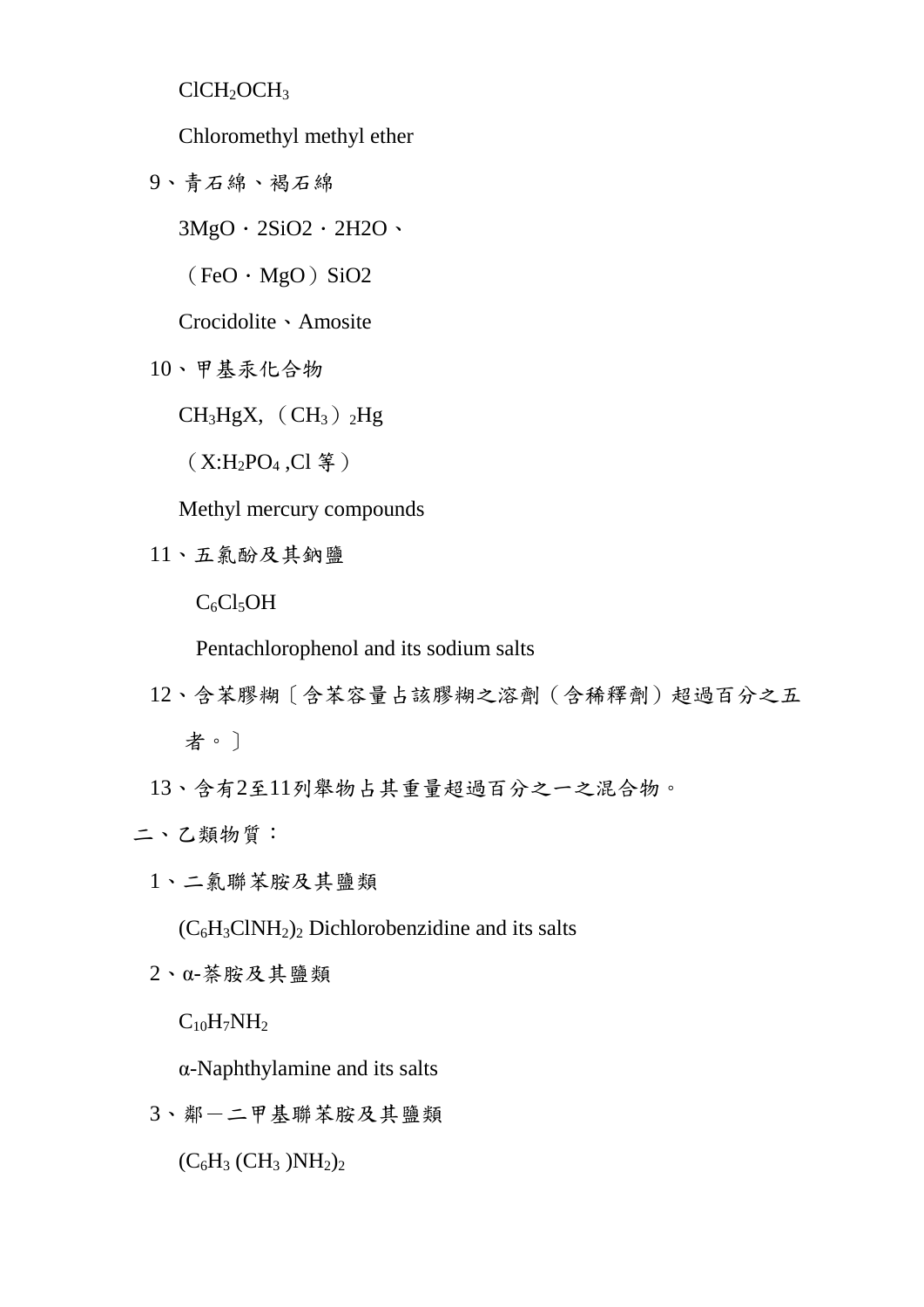o -Tolidine and its salts

4、二甲氧基聯苯胺及其鹽類

 $(C_6H_3(NH_2)OCH_3)_2$ 

Dianisidine and its salts

5、鈹及其化合物

Be

Beryllium and its compounds

6、三氯甲苯

 $C_6H_5CCl_3$ 

Benzotrichloride

- 7、含有1至5列舉物占其重量超過百分之一或鈹合金含鈹占其重量超過 百分之三之混合物;含有6列舉物占其重量超過百分之○.五之混合 物。
- 三、丙類物質
	- (一)丙類第一種物質
		- 1、次乙亞胺

 $C_2H_5N$ 

Ethyleneimine

2、氯乙烯

CH<sub>2</sub>CHCl

Vinyl chloride

 $3 \cdot 3,3'$ -二氯-4,4'-

二胺基苯化甲烷

 $C_{13}H_{12}Cl_2N_2$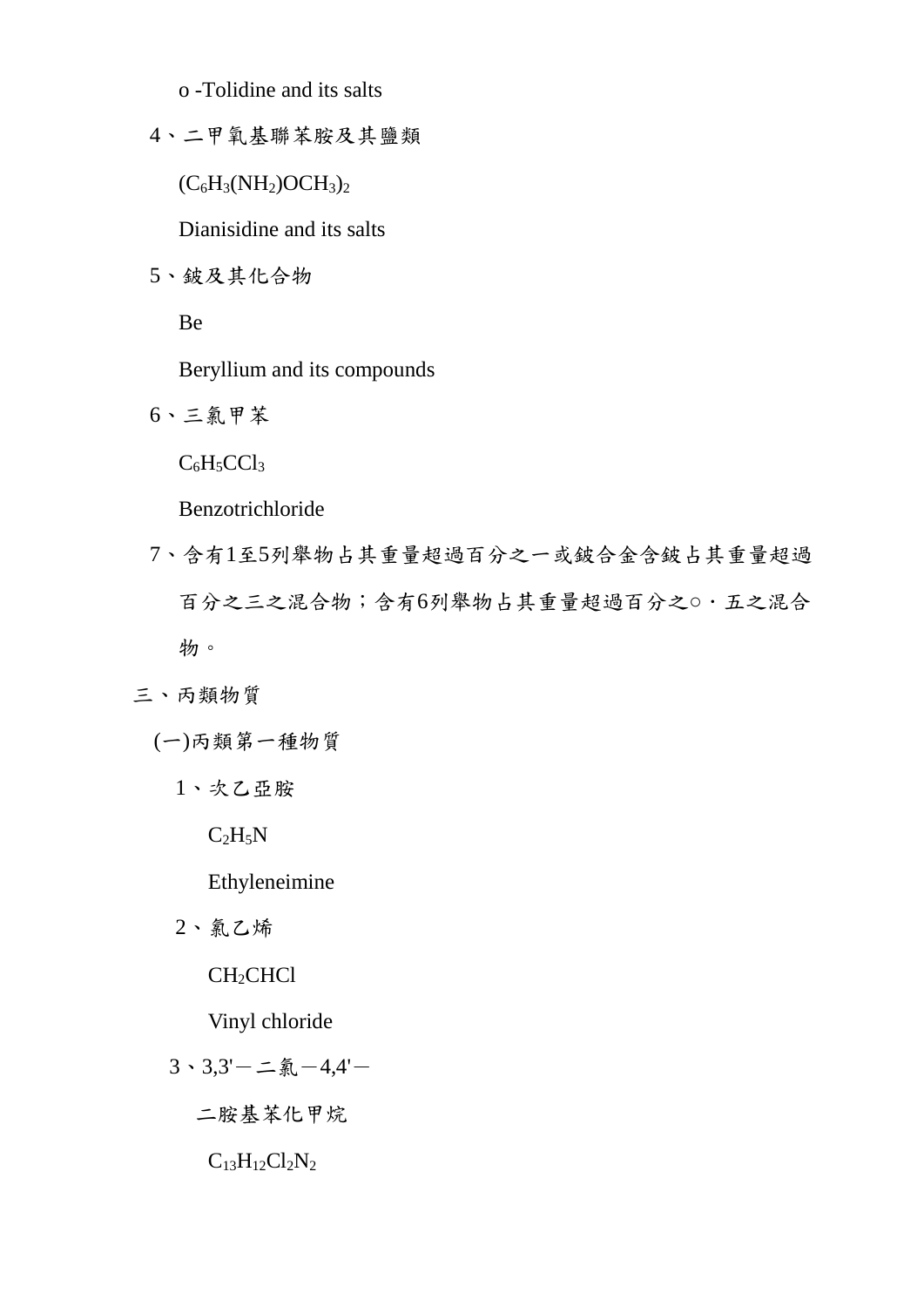3,3'-Dichloro-4,4'-diaminodiphenylmethane

4、四羰化鎳

 $Ni(CO)<sub>4</sub>$ 

Nickel carbonyl

5、對一二甲胺基偶氮苯

 $C_6H_5N_2C_6H_4N(CH_3)_2$ 

p-Dimethylaminoazobenzene

 $6.$  β-丙內酯

 $(CH<sub>2</sub>)<sub>2</sub>CO<sub>2</sub>$ 

β-Propiolactone

7、丙烯醯胺

CH<sub>2</sub>CHCONH<sub>2</sub>

Acrylamide

8、丙烯腈

CH<sub>2</sub>CHCN

Acrylonitrile

9、氯

 $Cl<sub>2</sub>$ 

Chlorine

10、氰化氫

**HCN** 

Hydrogen cyanide

11、溴甲烷

 $CH<sub>3</sub>Br$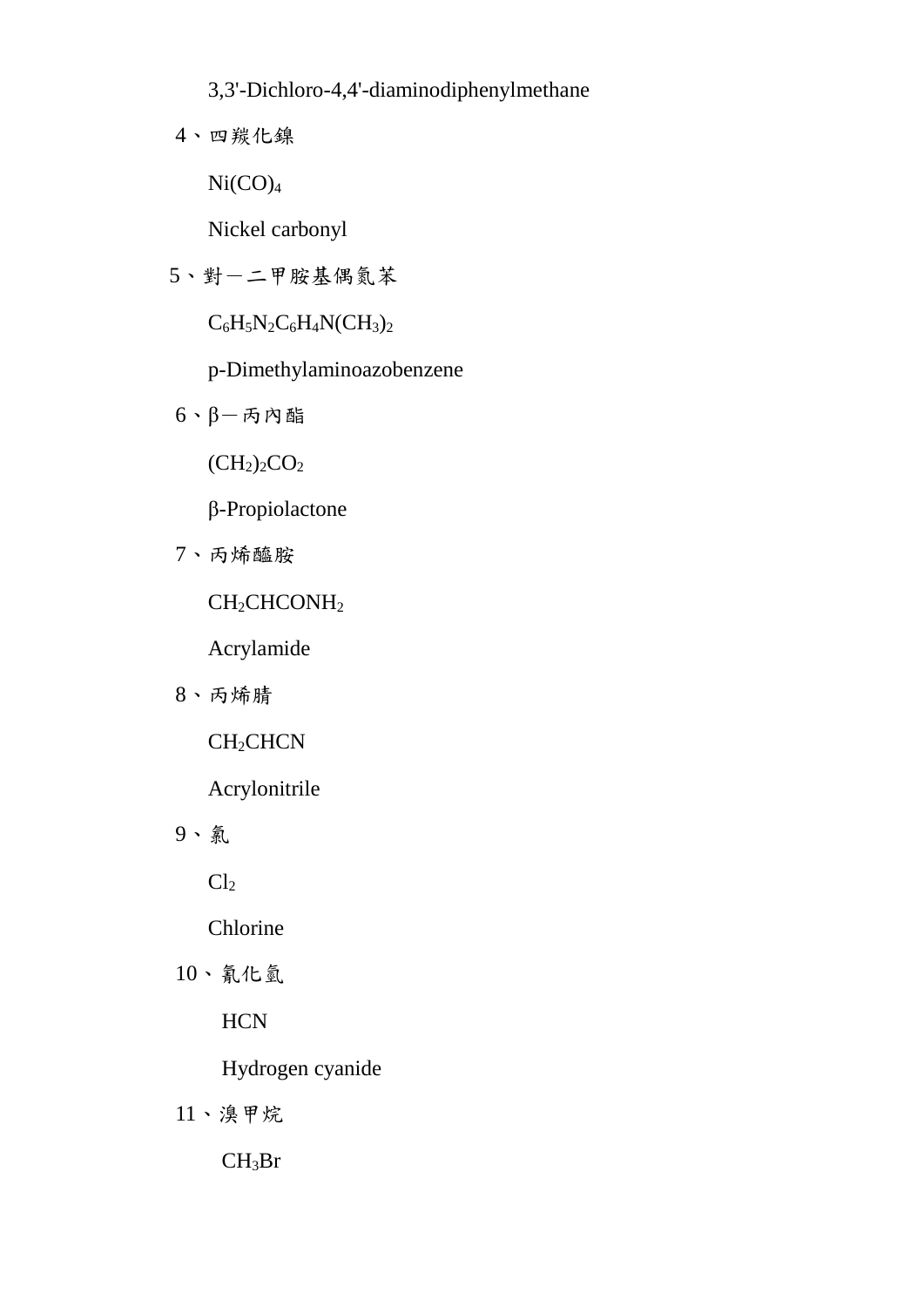Methyl bromide

12、2,4-二異氰酸甲苯或2,6-二異氰酸甲苯

 $C_6H_3CH_3(NCO)_2$ 

Toluene 2,4-diisocyanate

or Toluene 2,6-diisocyanate

$$
13 \cdot 4.4 - 1.4
$$

 $CH<sub>2</sub>(C<sub>6</sub>H<sub>4</sub>NCO)<sub>2</sub>$ 

4,4'-Methylene bisphenyl diisocyanate

14、二異氰酸異佛爾酮

 $(CH<sub>3</sub>)C<sub>6</sub>H<sub>7</sub>(CH<sub>3</sub>)(NCO)CH<sub>2</sub>(NCO)$ 

Isophorone diisocyanate

15、異氰酸甲酯

CH3NCO

Methyl isocyanate

16、碘甲烷

 $CH<sub>3</sub>I$ 

Methyl iodide

17、硫化氫

 $H_2S$ 

Hydrogen sulfide

18、硫酸二甲酯

 $(CH_3)_2$   $SO_4$ 

Dimethyl sulfate

19、四氯化鈦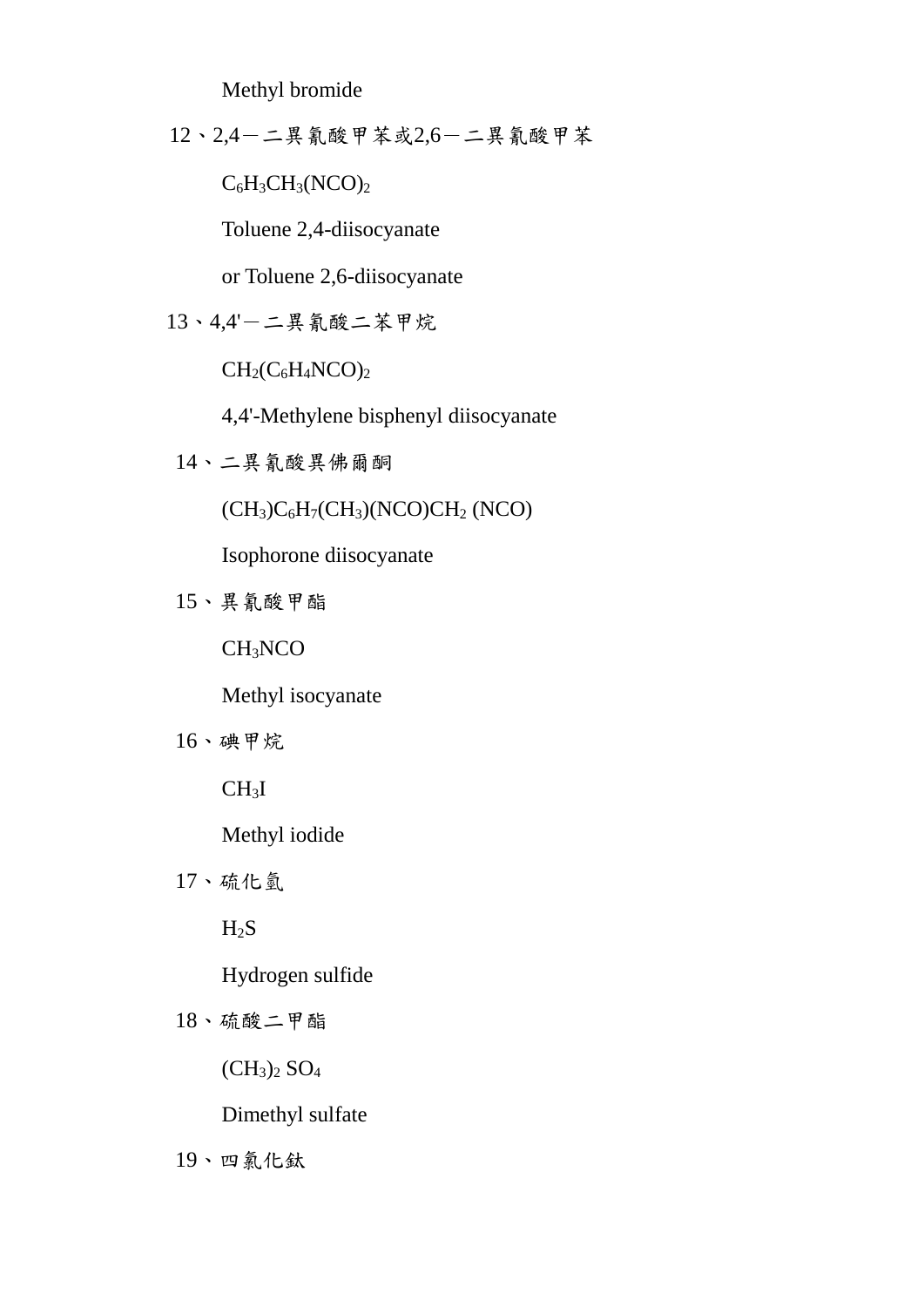TiCl<sup>4</sup>

Titanium tetrachloride

20、氧氯化磷

POCl<sup>3</sup>

Phosphorus oxychloride

21、環氧乙烷

 $C_2H_4O$ 

Ethylene oxide

22、苯

 $C_6H_6$ 

Benzene

23、氫氧化四甲銨

 $(CH_3)_4NOH$ 

Tetramethylammonium hydroxide

24、溴化氫

HBr

Hydrogen bromide

25、三氟化氯

 $CIF<sub>3</sub>$ 

Chlorine trifluoride

26、對-硝基氯苯

 $C_6H_4CINO_2$ 

p-Nitrochlorobenzene

27、氟化氫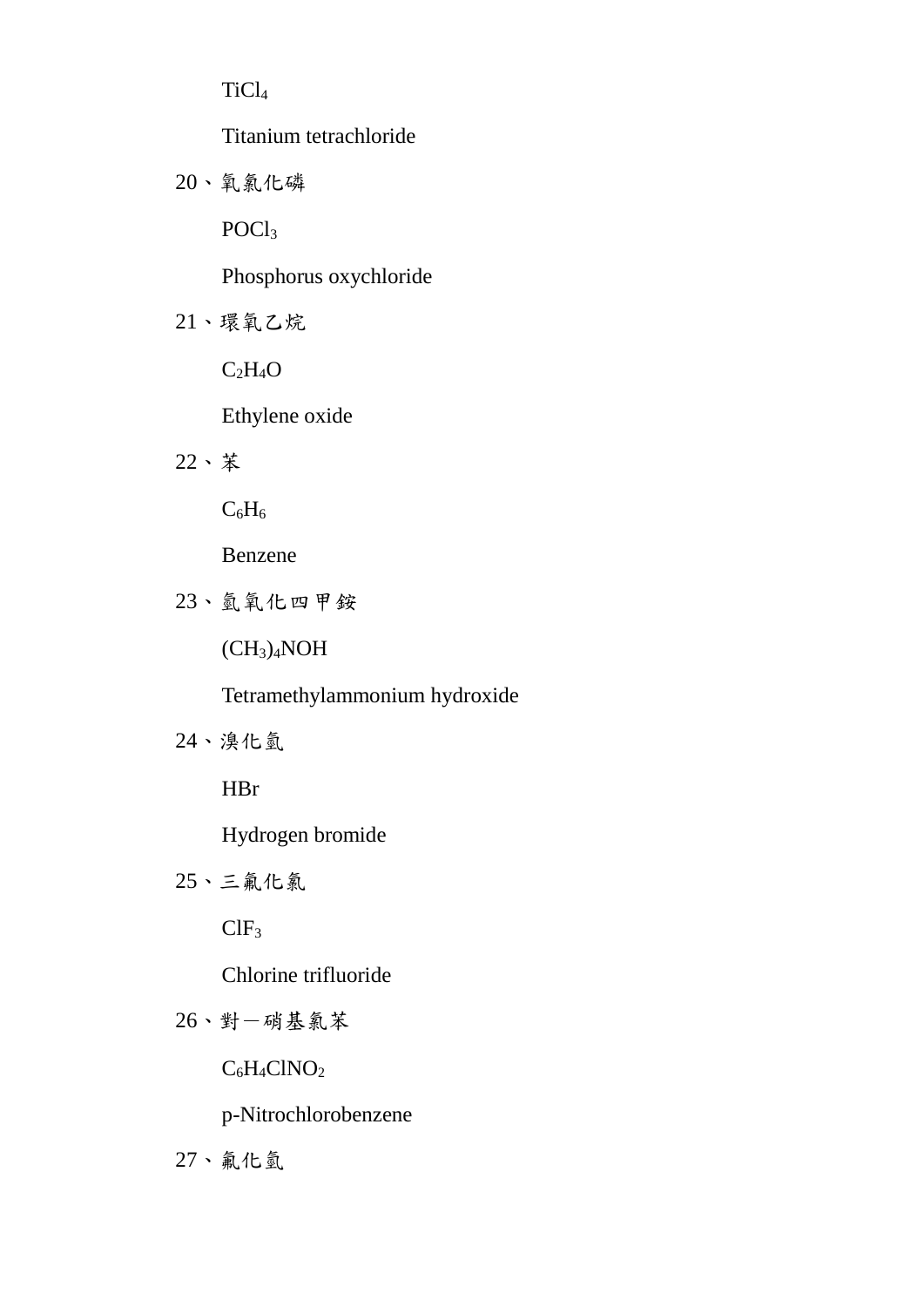HF

Hydrogen fluoride

- 28、含有1至21列舉物佔其重量超過百分之一之混合物;含有22列舉 物體積比超過百分之一之混合物;含有23列舉物佔其重量超過 百分之二點三八之混合物;含有24、25列舉物佔其重量超過百 分之四之混合物。含有26、27列舉物佔其重量超過百分之五之 混合物。
- (二)丙類第二種物質
	- 1、奧黃
		- $[({\rm CH}_{3})_{2}N C_{6}H_{4}]_{2}CNH$
		- Auramine
	- 2、苯胺紅

 $C_{20}H_{19}N_3$ 

Magenta

3、含有1及2列舉物占其重量超過百分之一之混合物。

(三)丙類第三種物質

1、石綿(不含青石綿、褐石綿)

 $3MgO.2SiO<sub>2</sub> \cdot 2H<sub>2</sub>O$  (FeO  $\cdot$  MgO) SiO<sub>2</sub>

Asbestos (not including Crocidolite and Amosite)

2、鉻酸及其鹽類

 $CrO<sub>3</sub>$ 

Chromic acid and chromates

3、砷及其化合物

As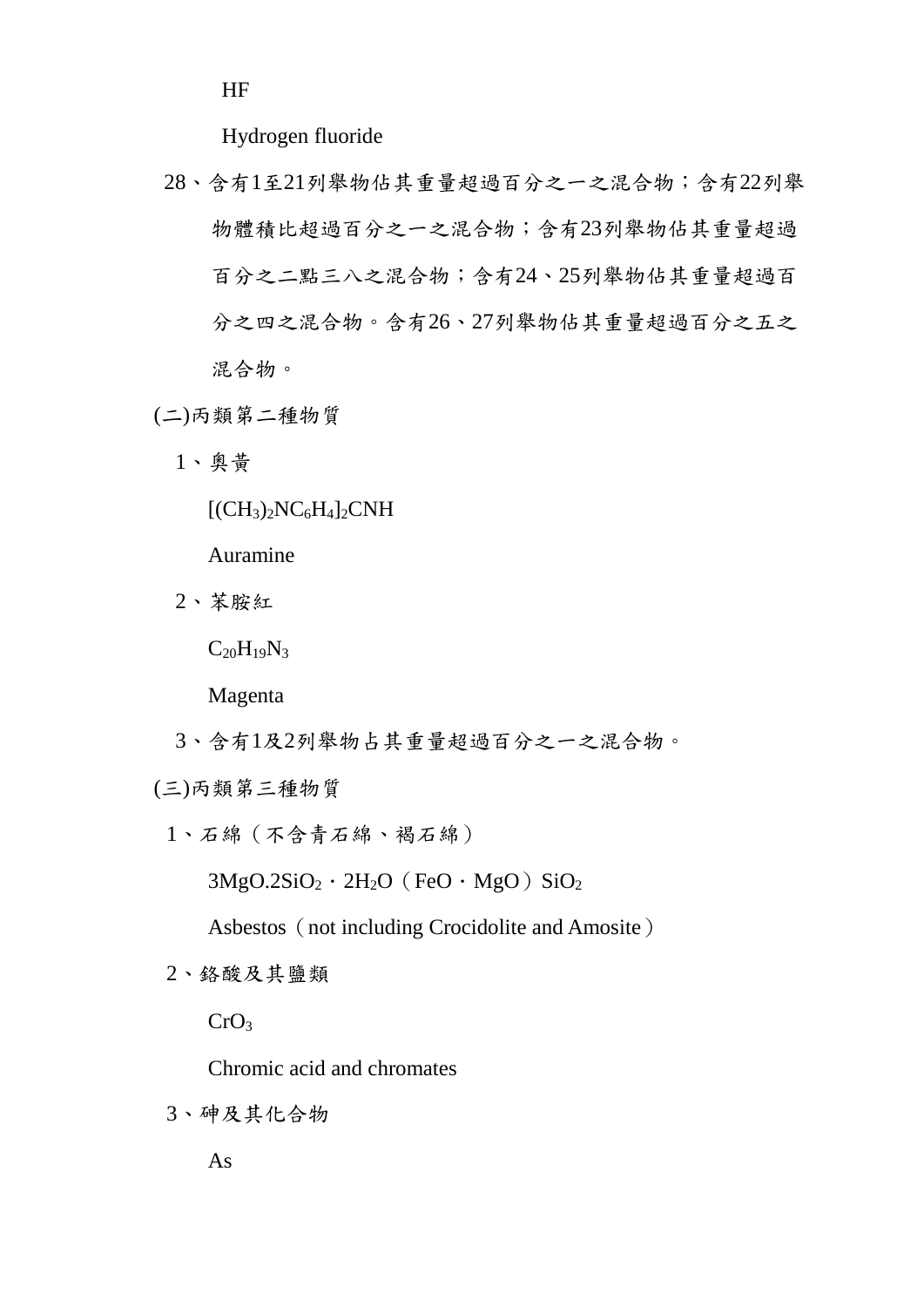Arsenic and its compounds

4、重鉻酸及其鹽類

 $H_2Cr_2O_7$ 

Dichromic acid and its salts

5、乙基汞化合物

 $C_2H_5HgX \cdot (C_2H_5)$ <sub>2</sub>Hg (X:H<sub>2</sub>PO<sub>4</sub>,Cl 等)

Ethyl mercury compounds

6、鄰-二腈苯

 $C_6H_4(CN)_2$ 

o-Phthalonitrile

7、鎘及其化合物

Cd

Cadmium and its compounds

8、五氧化二釩

 $V_2O_5$ 

Vanadium Pentaoxide

9、汞及其無機化合物(硫化汞除外)

Hg

Mercury and its inorganic compounds (Except mercury sulfide)

10、硝基乙二醇

 $(CH_2ONO_2)_2$ 

Nitroglycol

11、錳及其化合物(一氧化錳及三氧化錳除外)

Mn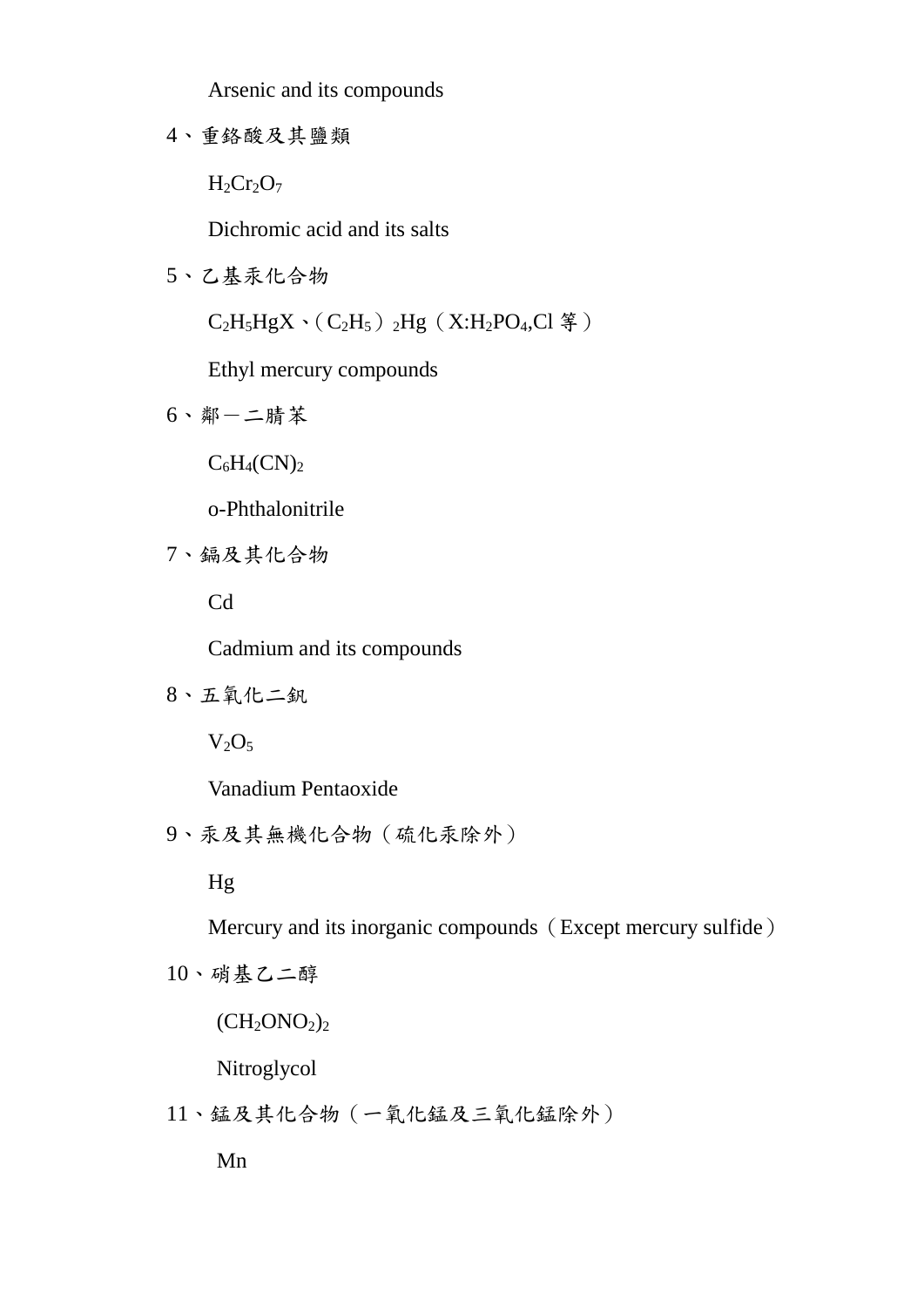Manganese and its compounds (Except manganese monoxide, manganese trioxide)

12、鎳及其化合物(四羰化鎳除外)

Nickel and its compounds (except nickel carbonyl)

13、煤焦油

Coal tar

14、氰化鉀

**KCN** 

Potassium cyanide

15、氰化鈉

NaCN

Sodium cyanide

16、含有1至12列舉物占其重量超過百分之一之混合物;含有13至15 列舉物占其重量超過百分之五之混合物。

四、丁類物質:

1、氨

 $NH<sub>3</sub>$ 

Ammonia

2、一氧化碳

CO

Carbon monoxide

3、氯化氫

HCl

Hydrogen chloride